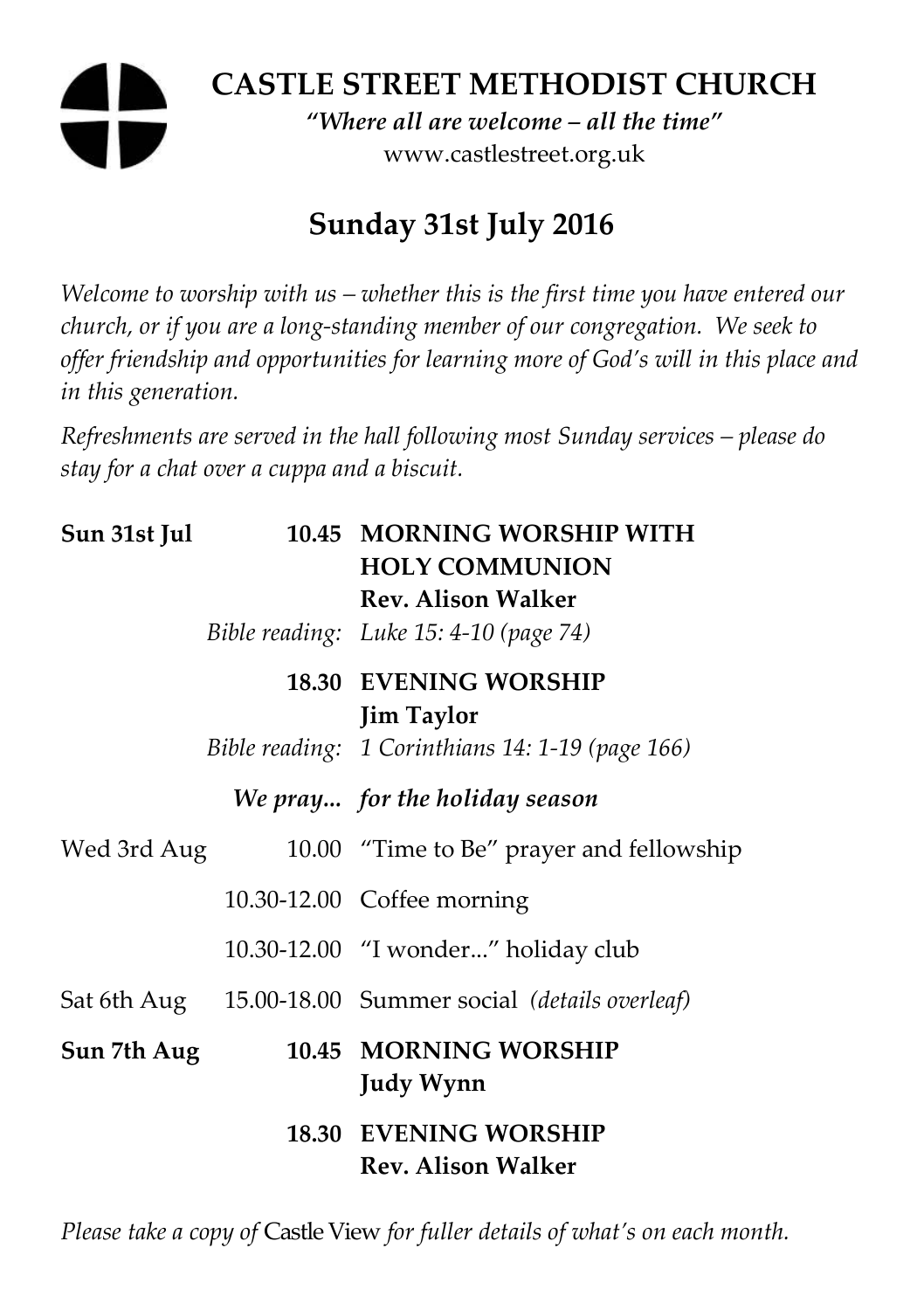# **I wonder...**

- is a place of imagination and creativity where children explore three famous Bible stories in a style called "Godly Play".
- is a place of openness and listening which encourages each child to find their own meaning and respond to stories through words, art and play.
- is a place of friendship and caring, open to those of all faiths or none.

This summer holiday club will run over three weekly sessions, starting this coming Wednesday (3rd August) at 10.30am, offering two groups for children aged 3-6 and 7-11. Two to three adults will be present in each session which will last for around 60 minutes for the younger children and up to 90 minutes for the older group. Parents and younger children are welcome to stay and play in our coffee morning.

A cost of £2 per session covers children's art materials and refreshments. To register, visit www.castlestreet.org.uk/I-wonder. Paper booking forms are also available.

Please spread the word – flyers are available – and support our new initiative by wrapping it in prayer.

+\*+\*\*\*\*+

#### **Summer social events**

The next of these takes place on Saturday (6th August) between 3pm and 6pm at the home of John and Sheila Boocock in Barton. As well as "in garden" refreshments, John suggests an excursion to the Woodland Cemetery via some child friendly sites.

Another one has been organised for the evening of Thursday 18th August (from 6.45pm to 9pm) in Joanna's first-floor flat (note there is no lift – it's stairs only). There will be desserts and a quiz.

If anyone else would like to host one, please sign up on the list on the notice board, or get in touch with Joanna. These events are partly to raise money for mission projects at home and abroad, but also as a way of getting to know one another better.

#### +\*+\*+\*+\*+

# **Wednesday's "Forever Active" exercise class...**

... has been suspended for the summer, and will restart in September.